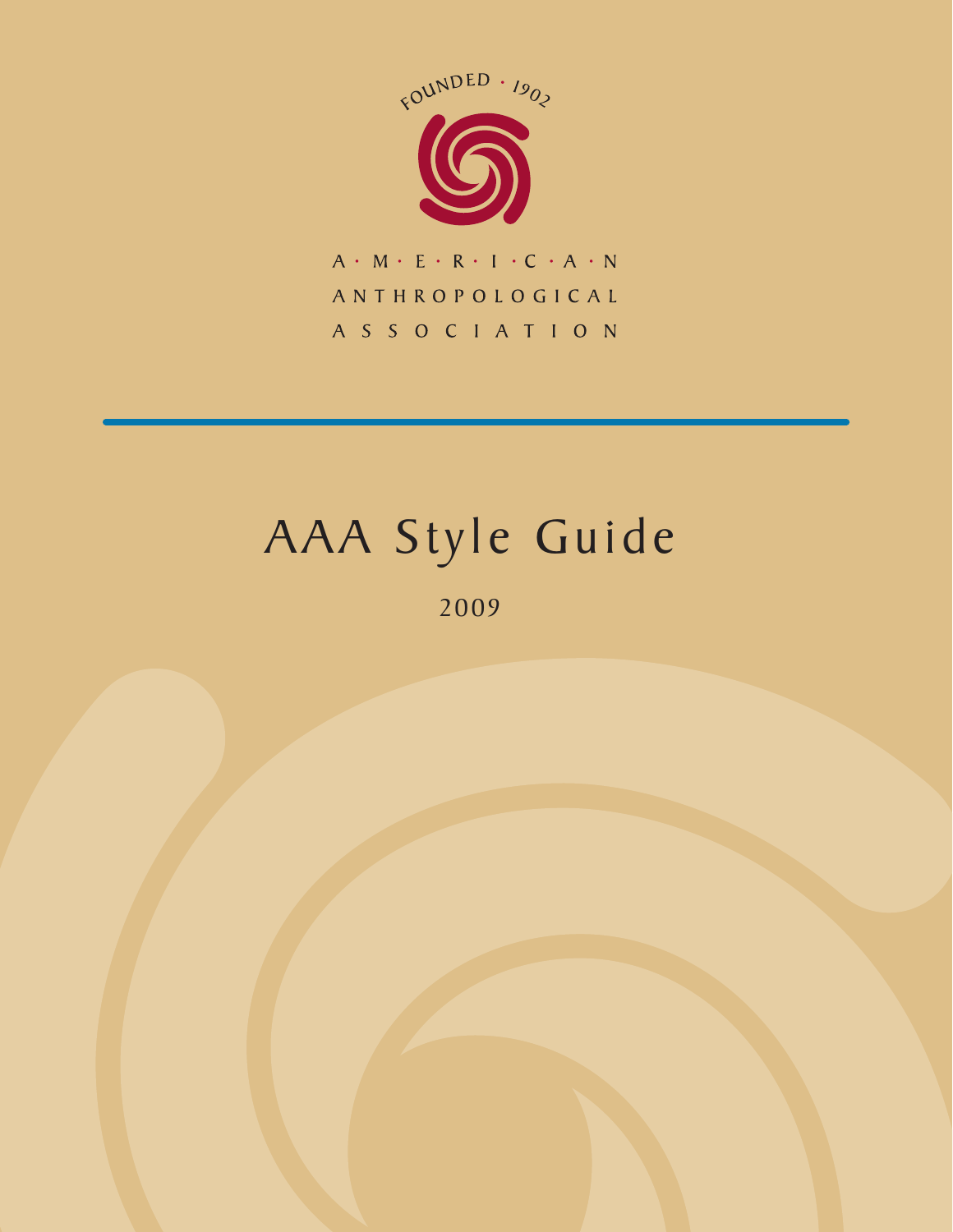# Table of Contents

| Article Titles and Section Heads 1     |  |
|----------------------------------------|--|
|                                        |  |
| Non-English Words and Quotations  2    |  |
|                                        |  |
|                                        |  |
|                                        |  |
|                                        |  |
|                                        |  |
| Tables, Figures, and Appendixes 5      |  |
| Text Citations and References Cited  5 |  |
|                                        |  |
|                                        |  |
|                                        |  |

| One Volume in Multivolume Work 8        |
|-----------------------------------------|
|                                         |
|                                         |
| Ph.D. Dissertation or M.A. Thesis 8     |
|                                         |
|                                         |
| Subsequent or Revised Edition 8         |
|                                         |
|                                         |
|                                         |
|                                         |
|                                         |
|                                         |
|                                         |
| Audiovisual Recordings and Multimedia 9 |
|                                         |
|                                         |
|                                         |

Sources consulted: *The Chicago Manual of Style* (15th edition, 2003); *The Handbook of Nonsexist Writing* (New York: Lippincott and Crowell, 1980); *Merriam-Webster's Collegiate Dictionary* (11th edition, 2006); *MLA Style Manual* (2nd edition, 1998); and United States Government Printing Office.

Copyright ©2009 American Anthropological Association (July)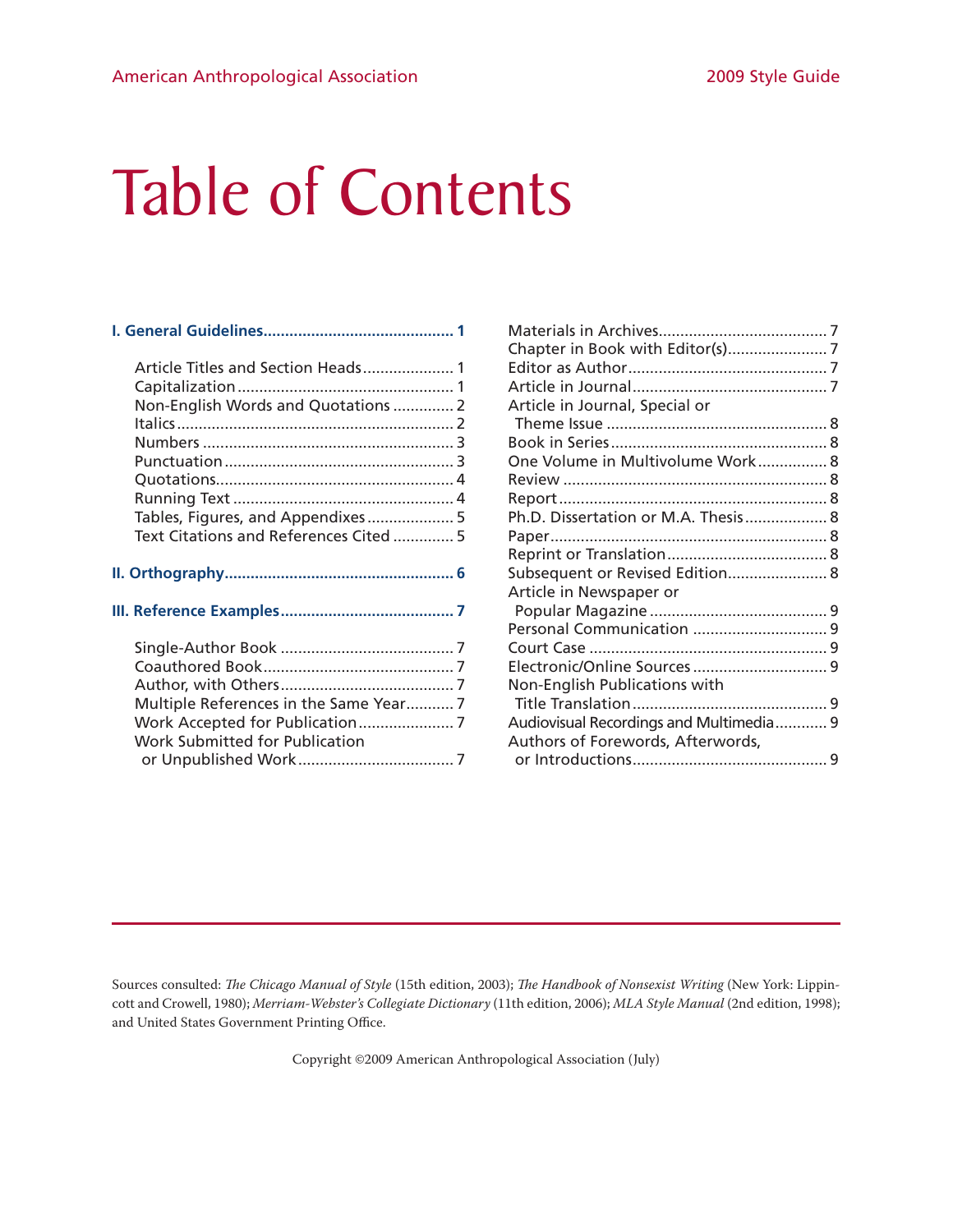## I. General Guidelines

AAA uses *The Chicago Manual of Style* (15th edition, 2003) and *Merriam-Webster's Collegiate Dictionary* (11th edition, 2006). This guide is an outline of style rules basic to AAA style. Where no rule is present on this list, follow *Chicago*. For spelling, follow *Webster's* first spelling if there is a choice and use American not British spellings. This guide does not apply to newsletters, which frequently deviate from these guidelines in the interest of space and tend to follow many Associated Press style rules.

#### **1. Article Titles and Section Heads**

- (a) Do not put endnote callouts on display type such as titles, section heads, or epigraphs. Place them after nearest hard punctuation or at the ends of excerpts. Never use endnotes inside excerpts or after soft punctuation (i.e., commas, em-dashes, in lines of poetry).
- (b) Do not number section heads
- (c) Use the following terms for each separate submission:
	- paper = conference
	- article = journal or newspaper
	- $\bullet$  chapter = book
	- essay = essay in journal, book, etc.
	- review = review in journal or newspaper

#### **2. Capitalization**

Follow *Webster's* and *Chicago*

- (a) Ethnic, Socioeconomic, and Other Groups (*Chicago* 8.41–8.45)
	- Capitalize these terms as noted (unless author objects): African American, Afro-American, Alaska Native, American Indian, Asian American, Canadian American, Euramerican, Euro-American, Euro-Canadian, European American, European Canadian, First Nation, Hispanic, Indo-European, Jew, Latina, Mesoamerican, Native American, Pacific Islander, Australian and Canadian Aboriginal and Aborigine
	- Lowercase these terms as noted: aboriginal (where not Australian or Canadian); black; highlander, *but* Highlander (where referring to Scottish); indigenous; mestizo; native (as adj. except for specific populations, such as noted above); redneck; white
- (b) Events (*Chicago* 8.81–8.84)
	- Capitalize historical, quasi-historical, political, economic, and cultural events or plans: Battle of the Books, Boston Tea Party, Cold War (20th century, USSR vs. USA), Great Depression, the Holocaust, Industrial Revolution
	- Lowercase: California gold rush, civil rights movement, cold war, depression
- (c) Figures, Tables, and Appendixes (exception to *Chicago*)
	- Capitalize in text if they refer to items within the present work, lowercase if they refer to those in other works:
		- ◊ In Figure 1
		- ◊ As you can see in Table 2
		- ◊ In Johnson's figure 1
		- ◊ Evidence in Johnson's table 1 agrees with my own (Table 2)
- (d) Historical and Cultural Terms (*Chicago* 8.77–8.80) • Where capitalized by tradition or to avoid
	- ambiguity, per *Chicago* and *Webster's* use: Middle Ages, Progressive Era, Restoration, Roaring Twenties, Stone Age
		- Lowercase: ancient Greece, nuclear age, romantic period, U.S. colonial period
- (e) Names of Organizations (including committees, associations, conferences; see *Chicago* 8.66–8.76)
	- Capitalize full official names, *but* lowercase "the" preceding a name, even where it is part of the official title: the Baltimore City Council, Bureau of the Census, Census Bureau, Circuit Court of Cook County
	- Lowercase where they become general: the bureau, city council, congressional, council, county court, federal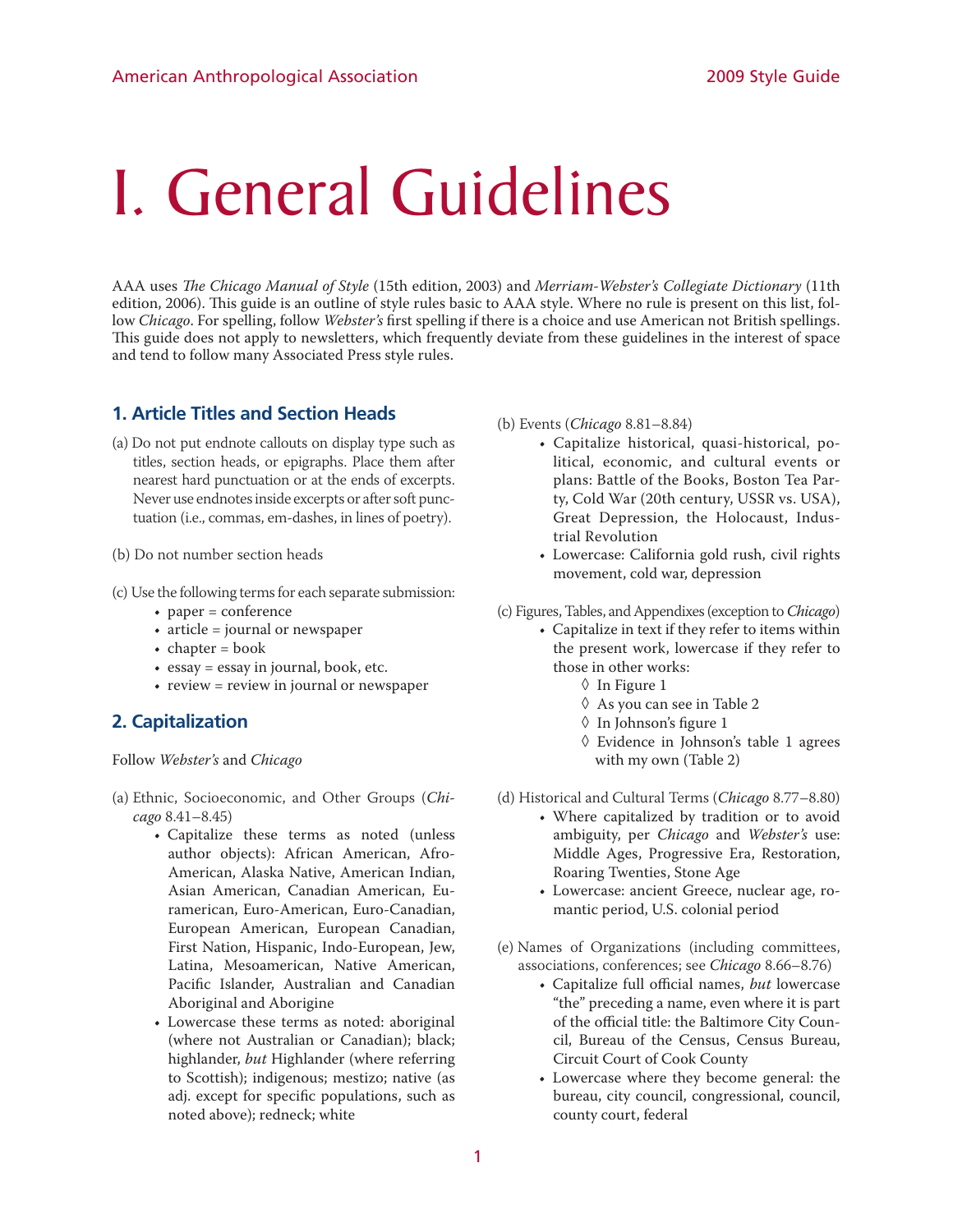- (f) Names of Places (*Chicago* 8.46–8.63)
	- Capitalize geographical and popular names of places: Antarctica, Asia, Atlantic, Back Bay (Boston), Central America, City of Brotherly Love, Foggy Bottom (D.C.), Ivory Coast, North Pole, Orient, the States, Third World (do not hyphenate as adj.), Upper Michigan
	- Directions should be capitalized where used as a name but not where used as a direction:
		- ◊ Caribbean Islands; Far East; North India; North Pole; Pacific Islands; the South; South India; South Pacific; the Southwest (n.), *but* southwestern (adj.); the West; Westernize
		- ◊ northern Michigan, the south of France, southeastern, western Samoa, the Western world
	- Lowercase: eastern Europe, western Europe, central Europe. *Exceptions:* use Eastern and Western Europe in the context of the political divisions of the Cold War; use Central Europe in the context of the political divisions of World War I
- (g) Titles and Offices (*Chicago* 8.21–8.35)
	- Capitalize civil, military, religious, and professional titles only where they immediately precede the name. In formal usage, such as acknowledgments or lists of contributors, capitalize the title following the name: B.A. in anthropology; Judy Jones, Smith Professor Emeritus at Yale University; Professor Jones, associate professor of education studies; a professor emeritus; Henry Trueba, chair of the Department of Education Studies; the chairman of the department
	- For academic degrees or titles, capitalize where formal, lowercase where informal: Louis Spindler, Ph.D.; a Master of Science degree from University of Virginia; a master's degree in education
- (h) Titles of Works (*Chicago* 8.164–8.177)
	- For titles of works in AAA journals, references cited, and notes: change capitalization only. Do not change anything else, even spelling or punctuation (exception to *Chicago*).
	- Capitalize first and last words of titles and subtitles in English. For other languages, follow *Chicago.*
	- Capitalize both words in a hyphenated compound (exception to *Chicago*)
	- Do not capitalize parenthetical translations of titles in references cited

#### **3. Non-English Words and Quotations**

(a) Diacritics

- Alert production editor of unusual characters or fonts in advance of submission to verify access to usable fonts
- (b) Quotations
	- Put non-English sentences and quotations in quotation marks (and do not italicize)
- (c) Translations
	- Include translations of non-English words in parentheses immediately following (or vice versa, but keep consistent throughout the work)
		- *◊ ellai* (borders) and *cantippu* (crossroads)
	- Include translations of foreign-language quotations either in an endnote or in brackets immediately following the quotation (without italics and without quotation marks)
		- ◊ "Todas somos amigas de desde chiquitas, casi puras vecinas" [We are all friends since we were small, and almost all are neighbors].
	- For translation of non-English titles in references, see example #24 in the Reference Examples section
- (d) Words
	- Italicize non-English words that do not appear in the main section of *Webster's*. Italicize them on first use only, unless used as a term (see 4a below)

#### **4. Italics**

- (a) Words as Words
	- Italicize words used as words (e.g., as terms) in written context; but where the context is solely the spoken word, is used for ironic effect, or is a concept, use quotation marks.
		- ◊ In Smith 1994 the term *subaltern* implies
		- ◊ to keep children on the "right path" academically
		- ◊ Bourdieu, who utilized notions of "cultural capital" and "habitus"
		- ◊ Bourdieu defines *cultural capital* and *habitus* as
- (b) Legal Cases (*Chicago* 8.88):
	- Use italics for names of legal cases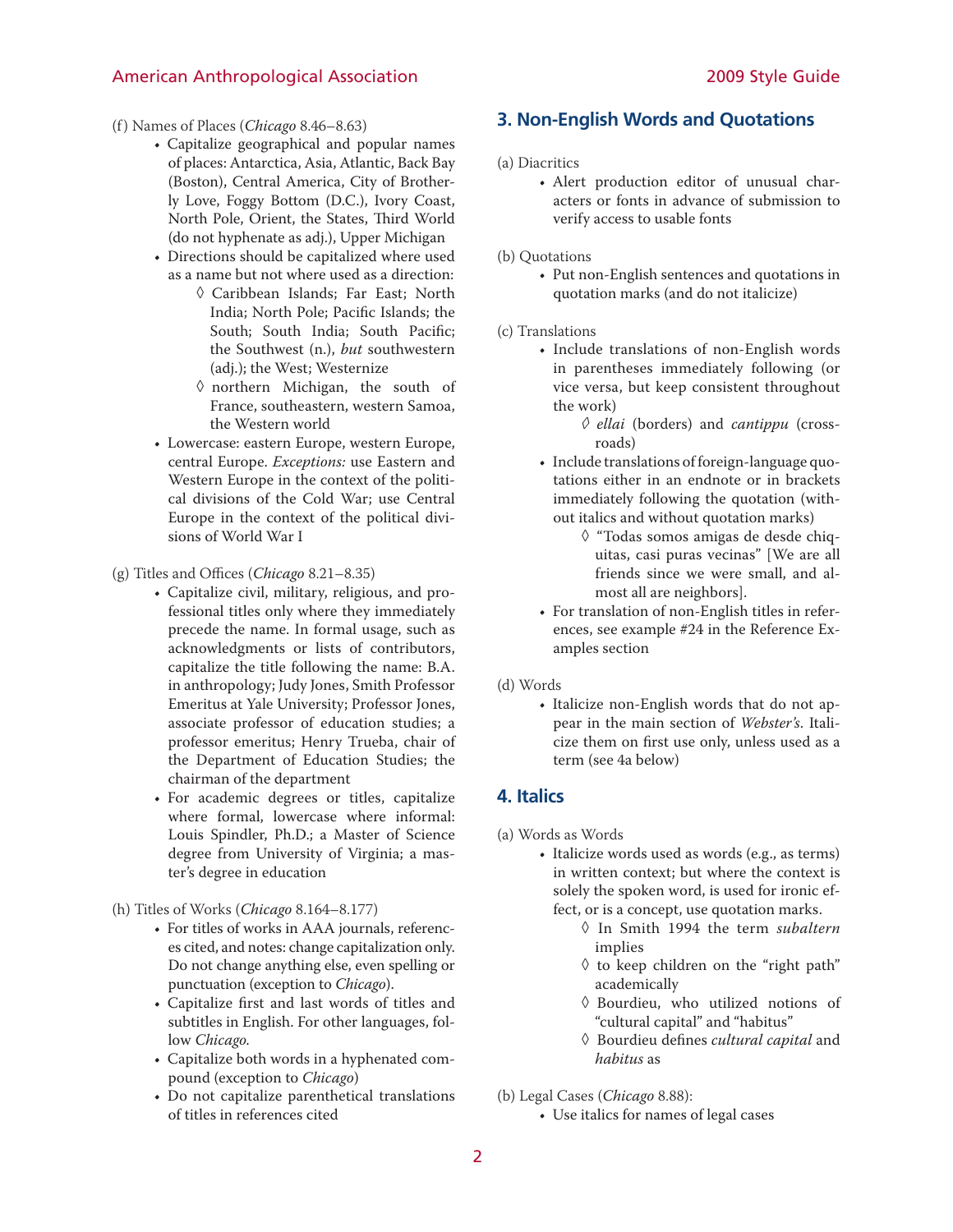- (c) Publication Names
	- Italicize publications used as authors in intext citations, but leave roman in references cited. See Reference Examples section.
- (d) Use of "[sic]" (*Chicago* 11.69)
	- Italicize word, not brackets
	- Correct obvious typographical errors rather than use [*sic*]
	- Do not italicize: e.g., i.e., or cf.

#### **5. Numbers**

- (a) Spell out numbers in the following instances
	- One through ten
	- Numbers at the beginning of a sentence
	- Numbers used in the approximate sense
		- $\Diamond$  The area comprises roughly two hundred viable sites; *not* 200
		- ◊ About 15 thousand soldiers were killed; *not* 15,000 or fifteen thousand

#### (b) Age

• 24 years old, 11 months old, a 34-year-old woman, in her thirties

- (c) Currency
	- Assume dollar designations are in U.S. currency. Otherwise (e.g., Canada) use: ◊ US\$200 (*not* U.S.) and CAN\$200
	- Do not use \$ with USD (e.g., \$20 USD), as it is redundant
	- Refer to the Government Printing Office for pre-Euro designations, or flag for the production editor
- (d) Dates
	- ninth century, 20th century; 1960–65; 1960s (*not* 60s); the sixties; October 6, 1966; April 1993 (no comma); C.E. 1200; 1000 B.C.E.; April 18, not April 18th

#### (e) Fractions

- Hyphenate as both adjective and noun: a two-thirds majority, two-thirds of those present
- (f) Inclusive numbers
	- Do not elide numbers in a range: 893–897; 1,023–1,045
	- Elide year spans (exception to above): 1989–92

#### (g) "Mid-"

• Hyphenate numbers or numerals: mid-thir-

ties (age), mid-1800s (years)

- Use an en-dash (–), rather than hyphen (-), with an open compound: mid–19th century, mid–Cold War
- (h) Numbered items, such as parts of a book, are not capitalized
	- chapter 5 (in reviews ch. 5 or chs. 5–7), part 2
- (i) Ordinals (nd or rd)
	- 22nd, rather than 22d; 23rd, rather than 23d
- (j) Quantities (*Chicago* 9.3–9.4; 9.19)
	- Use numerals above ten and spell out measurement: 26 millimeters, five miles, 15 kilometers (*not* km); *but* in tables, OK to use 26 mm, 5 gm, 10 mph
	- Express round numbers above ten million in numerals + words: 20 million
	- 20 percent, *but* in tables, OK to use %
	- Use commas in four-digit numbers: 1,409; *but* not page numbers (p. 1409)
- (k) Series
	- Where dealing with more than one series of quantities, use numerals for one of the series
		- ◊ The first shape had 4 sides, the second had 7 … and the twelfth had 3
	- Where small numbers occur in a group with large numbers, set them all in numerals for consistency
- (l) Statistics (*Chicago* 9.20–9.21; 13.5)
	- Decimal fractions: use initial zero only if number can equal or exceed 1
		- $0.3 1.5$
		- ◊ according to a Chi-square test yielding a value of 4.2, *p* < .05
		- $\Diamond$  Kappa = .33, *p* < .05
	- Use *N* for sample sizes, *but* use *n* for subgroups of samples
- (m) Time
	- 2:00 p.m., noon

#### **6. Punctuation**

- (a) Binary distinctions, dichotomies, or equal relationships: use en-dash, *not* solidus or hyphen
	- parent–teacher; us–them; mind–body, *not* mind-body or mind/body
	- Previously published phrases are excepted: Foucault's power/knowledge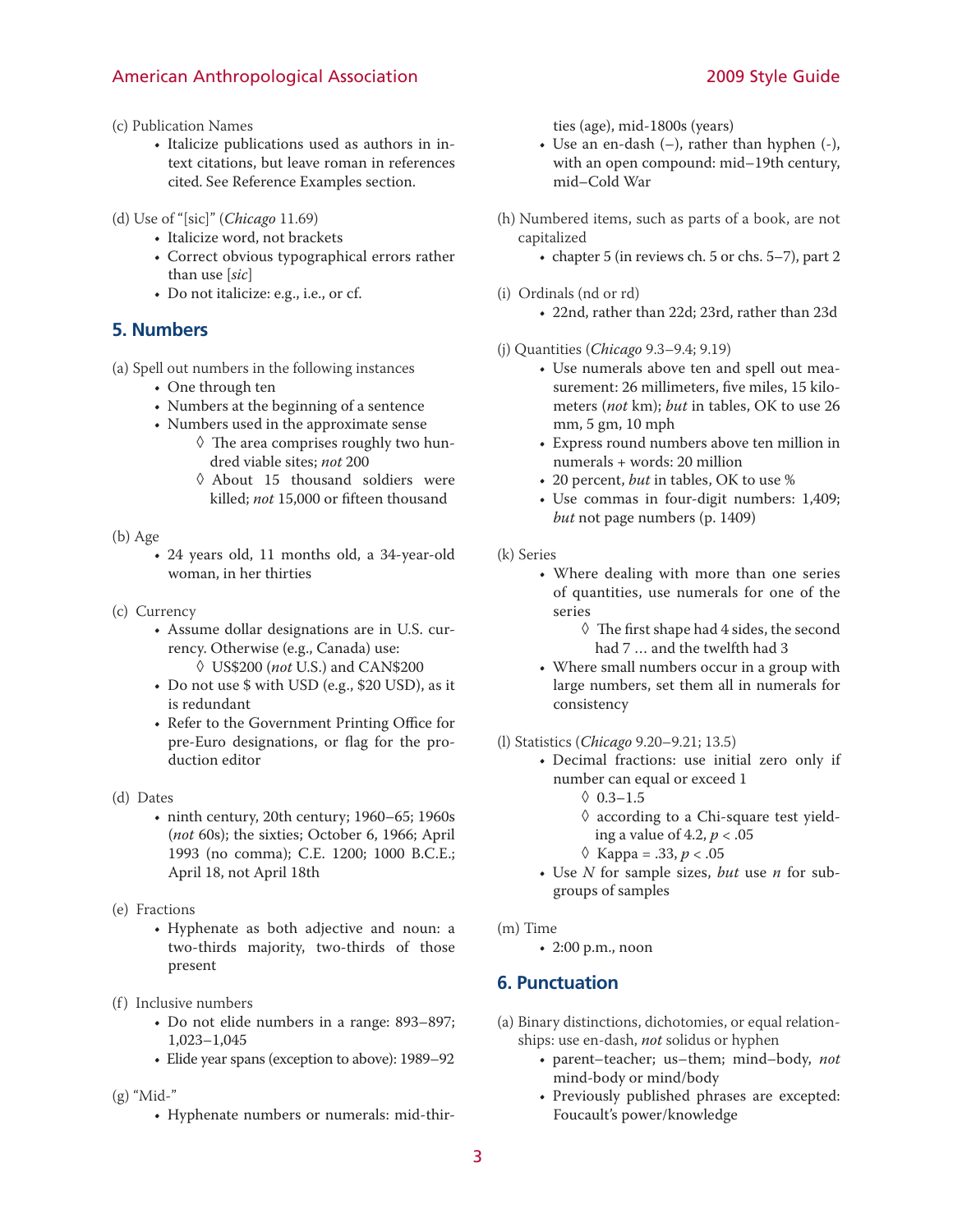#### **7. Quotations**

- (a) All published quotations must be cited with year and page number(s)
	- $\cdot$  (1992:7-8)
- (b) Avoid "cited in" where citing quotes within another work. Use the work listed in references cited and adjust the language outside parentheses
	- As Johnson notes (Webber 1992)
	- Do not use: (Johnson, cited in Webber 1992)
- (c) Quotations from interviews or conversations that have not been published or aired should be cited in text and include interviewee name, interviewer name, month, day and year of interview (see *Chicago* 17.205)
- (d) Format for block extracts
	- If extract takes more than four manuscript lines, make it a block extract
	- Use brackets for citation at the end of a block; put sentence period before citation
	- If italics have been added, specify:
		- ◊ [Smith 1993:22, emphasis added] ◊ Do not use "emphasis in original"
	- If multiple paragraphs occur within a continuous block, the first paragraph should have no indent, but subsequent paragraphs should be marked by indents rather than extra leading
- (e) Change the case of the initial letter of a quote to fit the sentence without using brackets (*Chicago* 11.35)
- (f) When a quotation that is run into the text in the typescript is converted to a block quotation, the quotation marks enclosing it are dropped, and interior quotation marks are changed accordingly (from *Chicago* 11.35):
	- The narrator then breaks in: "Imagine Bart's surprise, dear reader, when Emma turned to him and said, contemptuously, 'What "promise"?' "

*becomes*

The narrator then breaks in:

Imagine Bart's surprise, dear reader, when Emma turned to him and said, contemptuously, "What 'promise'?"

- (g) Spelling and punctuation corrections
	- Leave all spellings and punctuation alone in quotes; use [*sic*] only if necessary, and give an explanation in text if absolutely necessary
- (h) Do not use initial or final ellipses
- (i) Do not use quotes for *yes* or *no* except in direct discourse (*Chicago* 11.44)

#### **8. Running Text**

- (a) Abbreviations
	- Do not use in narrative text in most cases
	- Ampersands: replace all "&" with "and"
	- In scholarly works:
		- ◊ Only abbreviate in parentheses: (i.e., e.g., etc.)
		- ◊ Spell out in text: that is, for example, et cetera, and so forth
- (b) Articles in titles
	- Drop or romanize articles in titles (a, the) from text
		- ◊ In 1998, a *New York Times* op-ed piece indicated
		- ◊ The *Washington Post* article contends
- (c) Avoid gender-related language
	- Never use "s/he," "him/her," or "his/her." Use "he or she" or rewrite as plural to avoid.
	- See Casey Miller and Kate Swift's *The Handbook of Nonsexist Writing* (New York: Lippincott and Crowell, 1980)
- (d) Commas
	- Use serial commas
	- Use a comma to separate the clauses of a compound sentence but not a compound subject or a compound predicate unless there are three or more elements
	- Use commas around parenthetical elements
- (e) Dialogue
	- Spell out names on first occurrence and then use initials on subsequent occurrences: Ruth Benedict: Franz Boas: RB:
		- FB:
- (f) Lists
	- Run lists into text with  $(1)$ ,  $(2)$ ,  $(3)$ , etc. Do not use  $(a)$ ,  $(b)$ ,  $(c)$ , etc.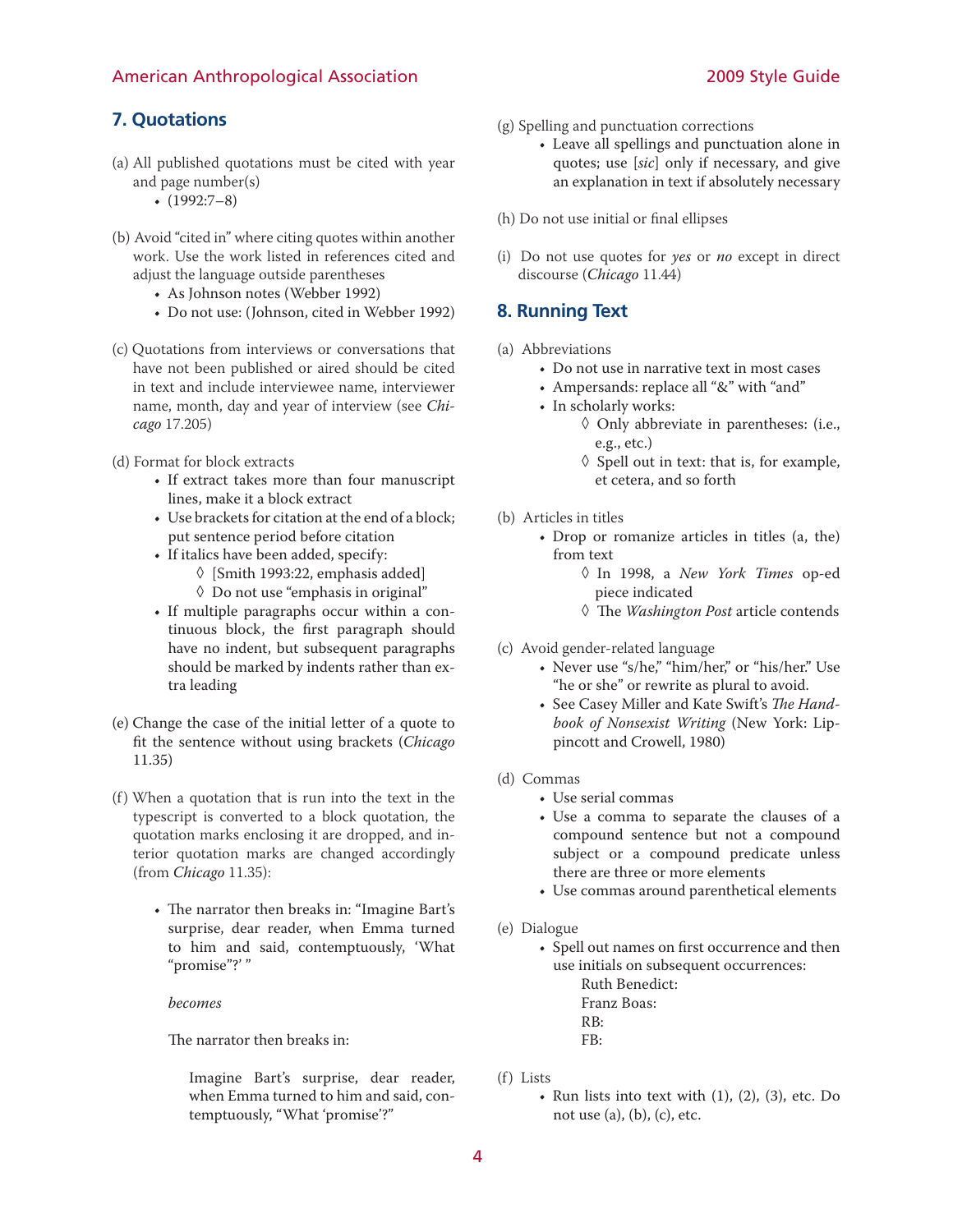- Use pairs of parentheses, not singles
- (g) Spaces between initials
	- T. S. Eliot, H. L. Mencken
- (h) Spelling
	- Use the first spelling in *Webster's* unless otherwise noted

#### **9. Tables, Figures, and Appendixes**

- (a) Table and figure widths depend on the size of the journal. Ensure that all text and figures are sized to fit within the margin limitations of submitting journal or contact your journal's production editor at Wiley-Blackwell for verification.
- (b) Every table and figure should have a callout in running text:
	- This year's annual meeting survey showed a sharp increase in caffeine consumption [Place Table 1 here].
- (c) Place appendixes at the end of the article, after references cited

### **10. Text Citations and References Cited**

- (a) All references must be cited in author–date form; all author–date citations must be referenced
- (b) Alphabetization
	- References with the same author and date should be placed in alphabetical order, by title
- (c) Citations
	- Place text citations as near the author's name as possible, *except* place quotation citations *after* the quote
	- Use colon, no space, between year and page number (exception to *Chicago*)
		- ◊ Waterman 1990:3–7
	- Use "et al." in text citations of three or more authors, but use all names in references cited
	- Use full first names where possible for authors and editors (*but* do not force if author goes by initials)
	- Where citing an author, put the year in parentheses, but where citing a work, leave the year (and page numbers, if applicable) in the running text
		- ◊ Author: Smith (1990) eloquently describes the material.

◊ Work: Smith 1990 contains an analysis of the material.

- (d) Do not use ibid. for repeated references
- (e) Notes
	- Where citing a *note* or *notes*, use ◊ (Boulifa 1990:10 n. 12, 24 nn. 12–13)
- (f) Works in production or near publication
	- Text citations: in press; n.d.
	- References cited: In press; N.d.
- (g) Reprinted material
	- Where citing reprinted material, use date from work used in text citations and insert all dates in references cited list
		- ◊ Text citations: (Webber 1994)
		- ◊ References cited: Webber 1994[1849]
- (h) States (*Chicago* 15.29; 17.100)
	- Spell out state names in text
	- Do not use state name with city of publication in references unless the city is obscure or there are several with the same name
	- Where state name is used in notes, references cited, tables, or addresses, use two-letter postal code abbreviations (e.g., AL, TX, DC)
- (i) Translations
	- In references where the author also is the translator use: Victor Hugo, ed. and trans.
- (j) Volumes
	- If a volume is the only one referenced in the article, then include its number in references cited and omit its number from the text citation
	- Cite a specific volume of a referenced work by inserting the volume number after the year ◊ (Waterman 1990, vol. 2:3–7)
- (k) Multiple places of publication
	- Where there are two places of publication for a reference, use only the first.  $\bullet$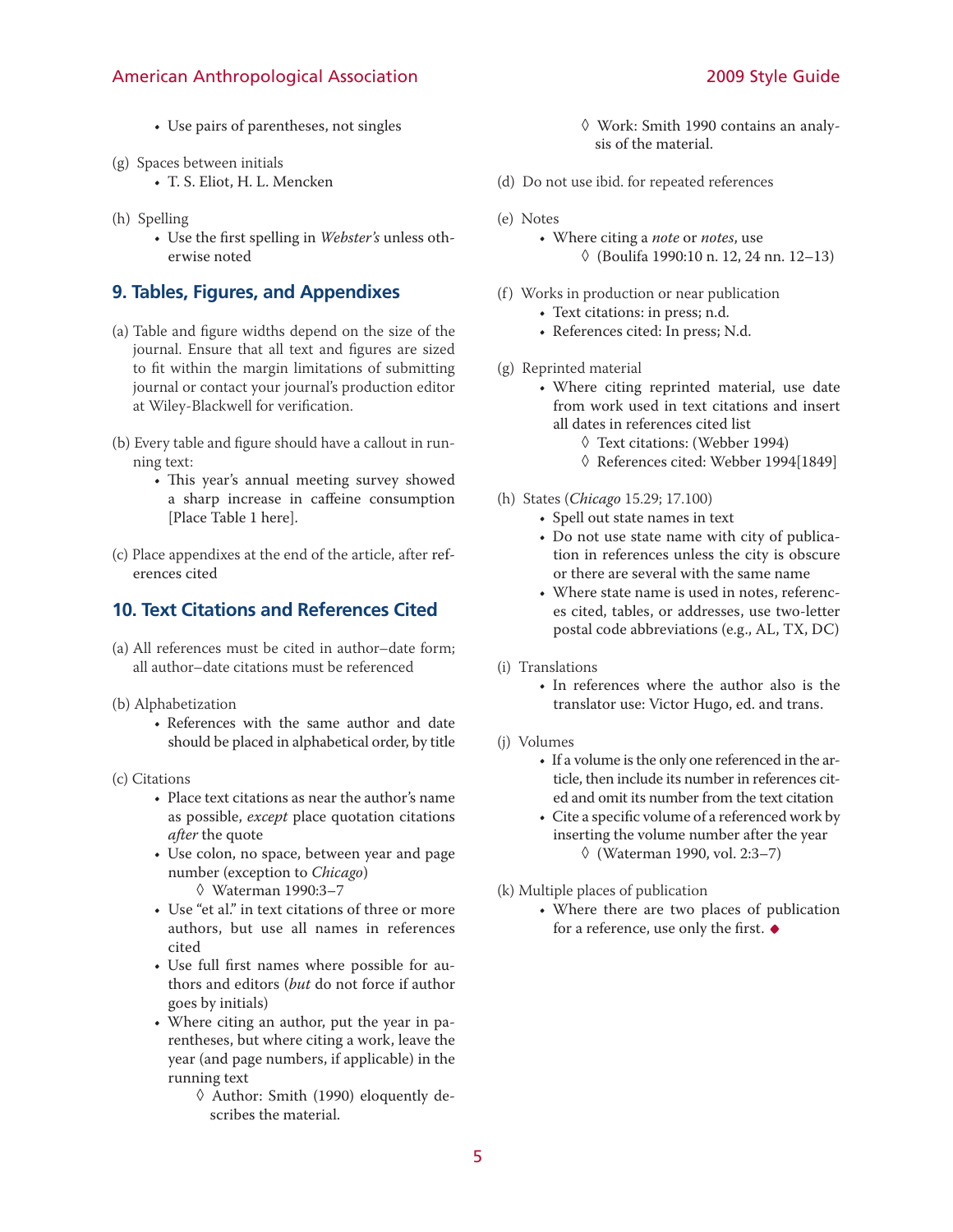# II. Orthography

- Acronyms: do not spell out common acronyms: AFL-CIO; CIA; FBI; HIV/AIDS; HMO; IMF; NASA; NATO; NGO; UNESCO; UNICEF; USAID; WHO; WTO
- America or American: For clarity use the noun *United States* and the adjective *U.S.* unless a wider region is intended
- and/or: never use
- anti-inflammatory
- archaeology; exception is AAA's section Archeology Division
- Arctic (n.), arctic (adj.)
- audio-recorded, audio-recording, audiovisual
- basketmakers (artisans), Basket Maker (cultural period)
- besides
- bride-price (per *Webster's*)
- bridewealth (per *Webster's*)
- ca. (circa, per *Chicago*)
- Classic Maya
- cross-gender
- coresident, coworker
- database
- de-emphasize
- early-century, late-century
- e-mail, Internet, online, website
- fax
- field notes, fieldwork, fieldworker
- full-time, part-time (hyphenate in any position as adj.)
- health care systems; *but* federal and state healthcare systems (hyphenate only for clarity)
- a historical study (*not* an historical study), a hotel
- Letters as shapes: Leave normal font—that is, do not use with sans serif typeface—in cases such as U-shaped, L-shaped
- lifespan, lifestyle, lifeworld
- Ligatures: Do not use except in an Old English lan-

guage piece

- m.y.a. (million years ago), B.P. (before the present, calibrated), b.p. (before the present, uncalibrated)
- nation-making, nation-building (exception to *Chicago*)
- the Netherlands; but The Hague (per *Webster's*)
- non-kin (hyphenate to avoid confusion)
- participant-observation
- rain forest (per *Webster's*)
- re-create (create again)
- semi-independent, semi-indirect (use hyphens for double vowels, except as in *Webster's*)
- September 11; September 11, 2001; 9/11 (*not* September 11th or September 11th, 2001)
- Split infinitives (*Chicago* 5.106)

◊ Although from about 1850 to 1925 many grammarians stated otherwise, it is now widely acknowledged that adverbs sometimes justifiably separate the "to" from the principal verb {they expect to more than double their income next year}.

- sub-Saharan
- toward (*not* towards)
- Teotihuacan (Nahuatl, without accent on last a; Spanish, with accent)
- underway (adj.); under way (adv.)
- unselfconscious
- worldview  $\bullet$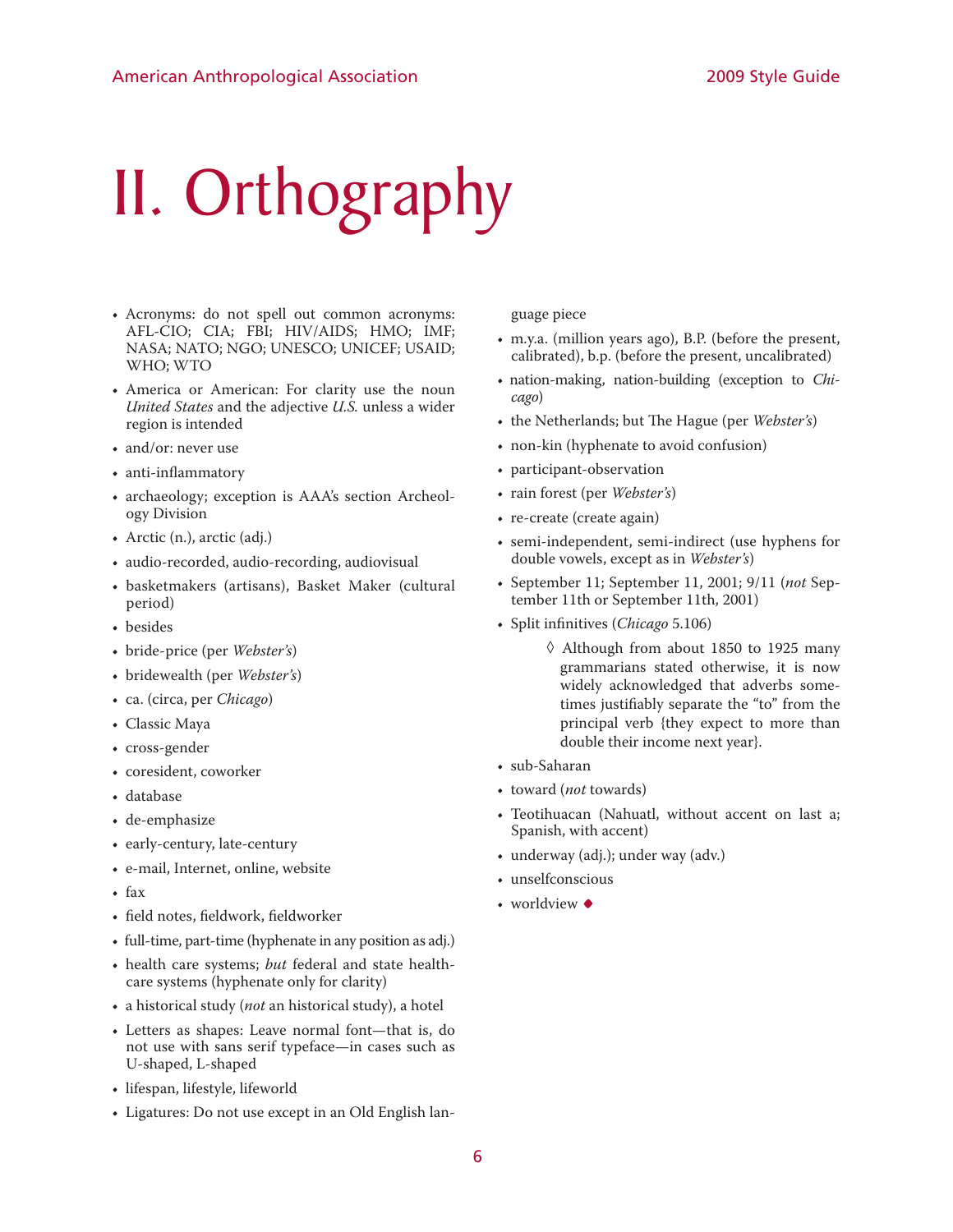# III. Reference Examples

#### **1. Single-Author Book**

Castles, Stephen 1990 Here for Good. London: Pluto Press.

#### **2. Coauthored Book**

Bonacich, Edna, and John Modell

1975 The Economic Basis of Ethnic Solidarity: Small Business in the Japanese American Community. Berkeley: University of California Press.

## **3. Author, with Others (cite first author in text citations)**

Bonacich, Edna, with Mark Smith and Kathy Hunt 1999 The Economic Basis of Ethnic Solidarity: Small Business in the Japanese American Community. Berkeley: University of California Press.

#### **4. Multiple References in the Same Year (alphabetize by title)**

Gallimore, Ronald

- 1983a A Christmas Feast. New York: Oxford University Press.
- 1983b Holiday Gatherings in the Pacific Northwest. Berkeley: University of California Press.

#### **5. Work Accepted for Publication**

Spindler, George

In press In Pursuit of a Dream: The Experience of Central Americans Recently Arrived in the United States. Stanford: Stanford University Press.

#### **6. Work Submitted for Publication or Unpublished Work**

#### Smith, John

N.d. Education and Reproduction among Turkish Families in Sydney. Unpublished MS, Department of Education, University of Sydney.

#### **7. Materials in Archives**

Egmont Manuscripts

N.d. Phillips Collection. University of Georgia Library, Athens.

Davidson, William A.

N.d. "On several occasions she would even join in our discussions." Untitled paper, John P. Gillin Papers: Box 10.1. Peabody Museum Archives, Harvard University, Cambridge, MA.

#### Ambasamudram Taluk

1879 Settlement Register, Tirunleveli District. Archived material, Madras Archives, Chennai (Madras), Tamilnadu, India.

#### **8. Chapter in Book with Editor(s)**

Rohlen, Thomas P.

1993 Education: Policies and Prospects. *In* Koreans in Japan: Ethnic Conflicts and Accommodation. Cameron Lee and George De Vos, eds. Pp. 182– 222. Berkeley: University of California Press.

Price, T. Douglas

1984 Issues in Paleolithic and Mesolithic Research. *In* Hunting and Animal Exploitation in the Later Paleolithic and Mesolithic of Eurasia. Gail Larsen Peterkin, Harvey M. Bricker, and Paul Mellars, eds. Pp. 241–244. Archeological Papers of the American Anthropological Association, 4. Arlington, VA: American Anthropological Association.

#### **9. Editor as Author**

Diskin, Martin, ed.

1970 Trouble in Our Backyard: Central America in the Eighties. New York: Pantheon Books.

#### **10. Article in Journal**

Moll, Luis C.

2000 Writing as Communication: Creating Strate-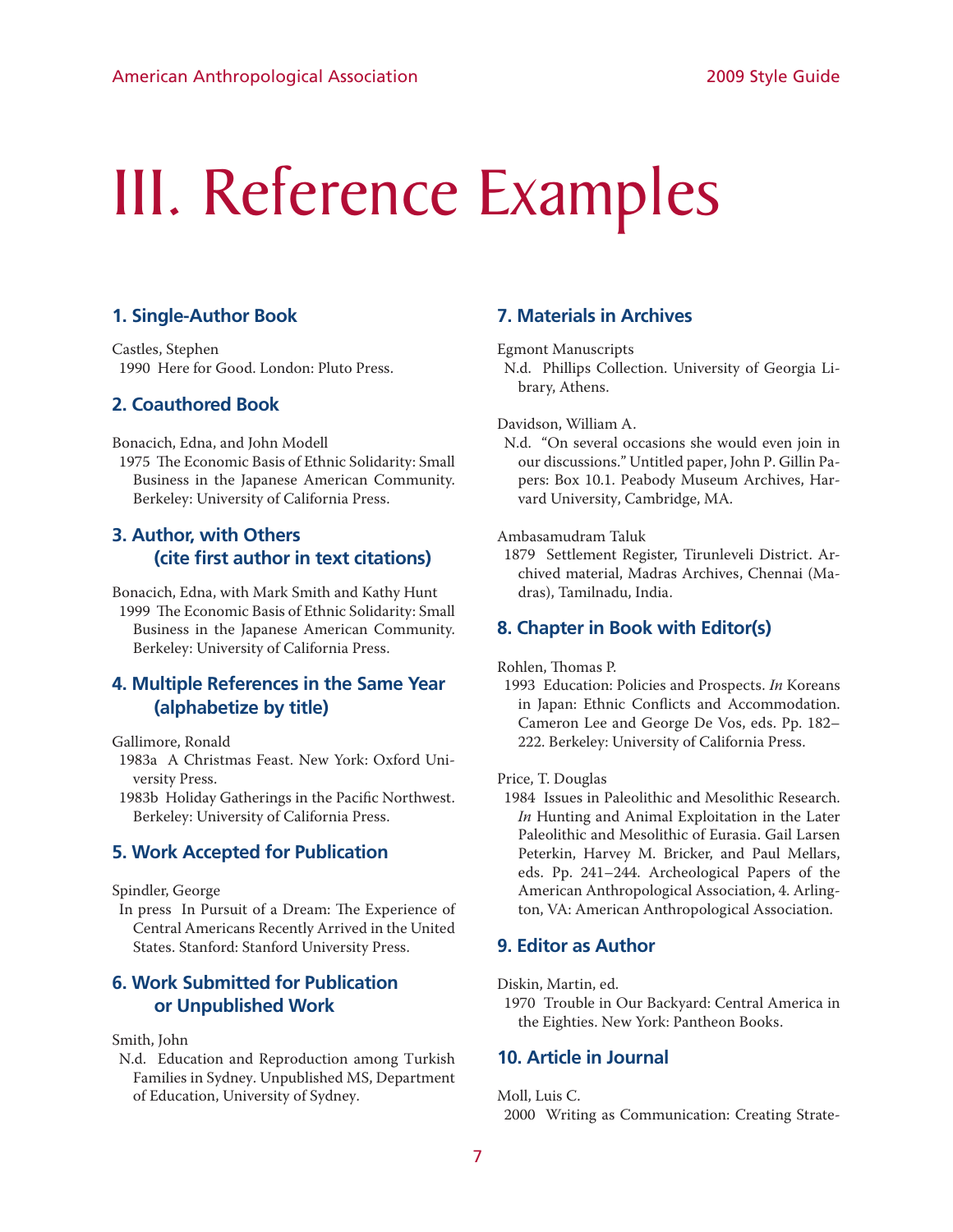gic Learning Environments for Students. Theory into Practice 25(3):202–208.

#### **11. Article in Journal, Special or Theme Issue**

Heriot, M. Jean

1996 Fetal Rights versus the Female Body: Contested Domains. Theme issue, "The Social Production of Authoritative Knowledge in Pregnancy and Childbirth," Medical Anthropology Quarterly 10(2):176–194.

Heriot, M. Jean, ed.

1996 The Social Production of Authoritative Knowledge in Pregnancy and Childbirth. Theme issue, Medical Anthropology Quarterly 10(2).

#### **12. Book in Series**

Singh, Balwant

1994 Independence and Democracy in Burma, 1945–1952: The Turbulent Years. Michigan Papers on South and Southeast Asia, 40. Ann Arbor: University of Michigan Press.

#### **13. One Volume in Multivolume Work**

Clutton-Brock, Juliet, and Caroline Grigson, eds.

- 1986 Animals and Archaeology, vol. 1: Hunters and Their Prey. BAR International Series, 163. Oxford: British Archaeological Reports.
- 1998 The Practice of Everyday Life, vol. 2: Living and Cooking. Rev. edition. Luce Giard, ed. Timothy J. Tomasik, trans. Minneapolis: University of Minnesota Press.

#### **14. Review**

Trueba, Henry T.

1999 *Review of* Beyond Language: Social and Cultural Factors in Schooling Language Minority Students. Anthropology and Education Quarterly 17(2):255–259.

Barret, Rusty

2001 *Review of* Handbook of Language and Ethnic Identity. *In* Journal of Linguistic Anthropology 12(2). Electronic document, http://www.aaanet. org/sla/jla/toc/toc12\_2.htm, accessed December 3, 2002.

#### **15. Report**

Kamehameha Schools

1977 Results of the Minimum Objective System, 1975–1976. Technical Report, 77. Honolulu: Kamehameha Schools, Kamehameha Elementary Education Program.

#### **16. Ph.D. Dissertation or M.A. Thesis**

#### D'Amato, John

1989 "We Cool, Tha's Why": A Study of Personhood and Place in a Class of Hawaiian Second Graders. Ph.D. dissertation, Department of Education, University of Hawai'i.

#### **17. Paper**

Shimahara, Nobuo K.

1998 Mobility and Education of Buraku: The Case of a Japanese Minority. Paper presented at the Annual Meeting of the American Anthropological Association, Chicago, November 18.

Poveda, David

2000 Paths to Participation in Classroom Conversations. Paper presented at the 7th International Pragmatics Conference, Budapest, July 9–14.

#### **18. Reprint or Translation**

van Gennep, Arnold

1960[1908] The Rites of Passage. Michaela Vizedom and Mari Caffee, trans. Chicago: University of Chicago Press.

Bakhtin, Mikhail

1981 The Dialogic Imagination. Caryl Emerson and Michael Holquist, trans. Austin: University of Texas Press.

#### **19. Subsequent or Revised Edition**

#### Gallimore, Ronald

1960 Qualitative Methods in Research on Teaching. *In* Handbook of Research on Teaching. 3rd edition. Margaret C. Wittrock, ed. Pp. 119–162. New York: Macmillan.

Gallimore, Ronald

1962[1960] Qualitative Methods in Research on Teaching. *In* Handbook of Research on Teaching. Rev. edition. Margaret C. Wittrock, ed. Pp. 119– 162. New York: Macmillan.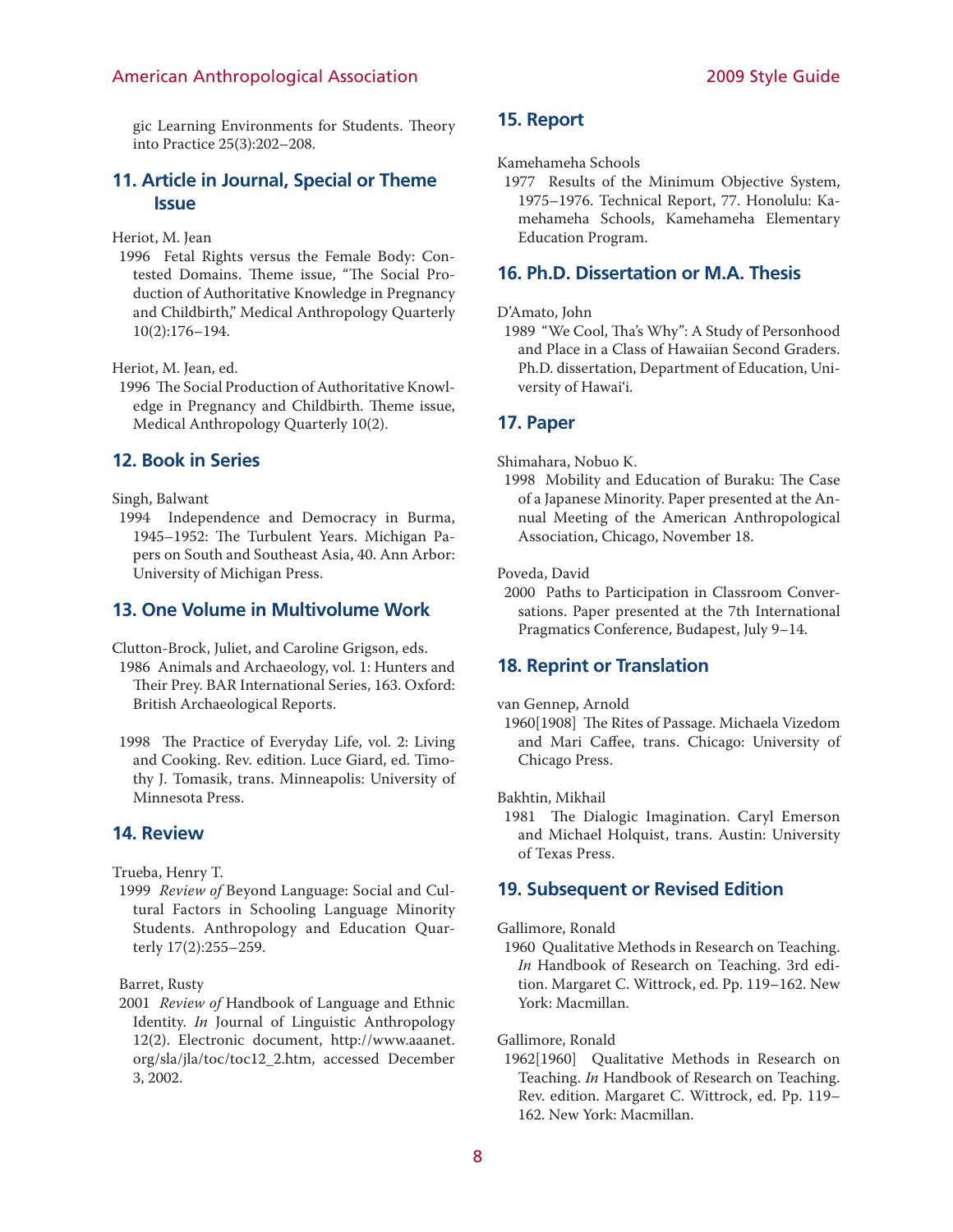#### **20. Article in Newspaper or Popular Magazine**

Reinhold, Robert

2000 Illegal Aliens Hoping to Claim Their Dreams. New York Times, November 3: A1, A10.

#### Editorial

1992 Washington Post, February 14: B2.

Talk of the Town 2000 New Yorker, April 10: 31.

New York Times

2002 In Texas, Ad Heats Up Race for Governor. July 30.

## **21. Personal Communication (including e-mail, listserv, and newsgroup messages and unpublished interviews)**

Should be cited in text citations, with specific date, but not in references cited:

Horace Smith claims (letter to author, July 12, 1993)

#### **22. Court Case (***Chicago* **17.283–17.287)**

Should be cited in text citations but not in references cited:

(*Doe v. U. Mich*., 721 F. Supplement 852 [1989])

### **23. Electronic/Online Sources (***Chicago* **17.4–17.15)**

Specific conventions exist for citing different types of online sources. See *Chicago* for guidance on citing online books (17.47, 17.142–17.147), journals (17.180–17.181), magazines (17.187), newspapers (17.198), informally published materials (17.234– 17.237), reference works (17.239), multimedia (17.270), CDs and DVDs (17.271), public documents (17.357) and databases (17.357–17.359). In addition to the information typically included in citations, each electronic resource reference should also include a URL and date accessed. Where there is no author per se, the owner of a referenced website may be listed (see *Chicago* 17.237). To cite personal communications completed via electronic media, see example #21 in this section.

American Anthropological Association

2000[1992] Planning for the Future: Current Long-Range Plan for the American Anthropological Association. http://www.aaanet.org/committees/ lrp/lrplan.htm, accessed January 18, 2001.

American Anthropological Association

N.d. About AAA. American Anthropological Association. http://www.aaanet.org/about/, accessed June 29, 2009.

#### **24. Non-English Publications with Title Translation (***Chicago* **17.65)**

#### Pirumova, N. M.

1977 Zemskoe liberal'noe dvizhenie: Sotsial'nye korni i evoliutsiia do nachala XX veka [The zemstvo liberal movement: Its social roots and evolution to the beginning of the twentieth century]. Moscow: Izdatel'stvo "Nauka."

### **25. Audiovisual Recordings and Multimedia (including published or broadcast interviews)**

Carvajal, Carmela, and David C. Kim, dirs.

1998 High School Parody. 120 min. Paramount Pictures. Hollywood.

High School Parody

1998 Carmela Carvajal and David C. Kim, dirs. 120 min. Paramount Pictures. Hollywood.

#### Bush, George W.

2007 Interview by Jim Lehrer. The NewsHour with Jim Lehrer. PBS, January 16.

Shakur, Tupac

1997 I Wonder if Heaven Got a Ghetto. From R U Still Down? (remember me). New York: Interscope Records.

#### **26. Authors of Forewords, Afterwords, or Introductions**

Comaroff, Jean, and John Comaroff

1993 Introduction. *In* Modernity and Its Malcontents: Ritual and Power in Postcolonial Africa. Jean Comaroff and John Comaroff, eds. Pp. xi– xxxvii. Chicago: University of Chicago Press. •